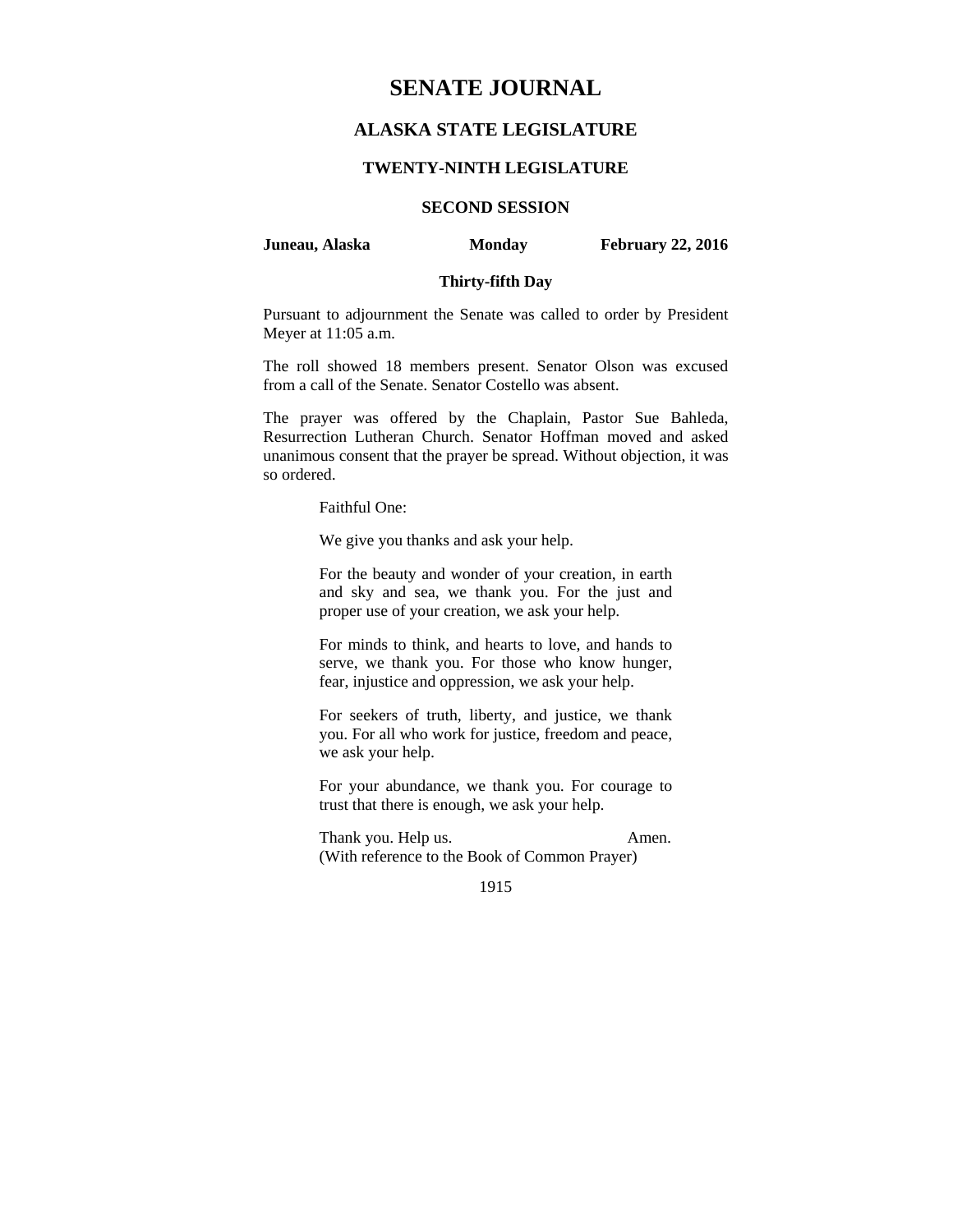Senator Hoffman led the Senate in the Pledge of Allegiance.

## **Certification**

Senator Coghill moved and asked unanimous consent that the journals for the thirty-second through thirty-fourth legislative days be approved as certified by the Secretary. Without objection, it was so ordered.

Senator Coghill moved and asked unanimous consent that Senator Costello be excused from a call of the Senate today. Without objection, Senator Costello was excused.

#### **Communications**

The following reports are on file in the Office of the Secretary of the Senate:

Report from the Commissioner of the Department of Administration dated February 18 was received correcting the previous monetary terms (page 1704) for the collective bargaining agreement reached with the Teachers Education Association of Mount Edgecumbe, representing the teachers of the Alaska Department of Education and Early Development in accordance with AS 23.40.215.

The President referred the report to the Finance Committee.

Alaska Commercial Fishing and Agriculture Bank 2015 Annual Report in accordance with AS 44.81.200

The following Budget and Audit Report was received from Kris Curtis, Legislative Auditor, in accordance with AS 24.20.311 and is on file in the Office of the Secretary of the Senate:

Legislative Budget and Audit Committee Condensed 2015 Annual Report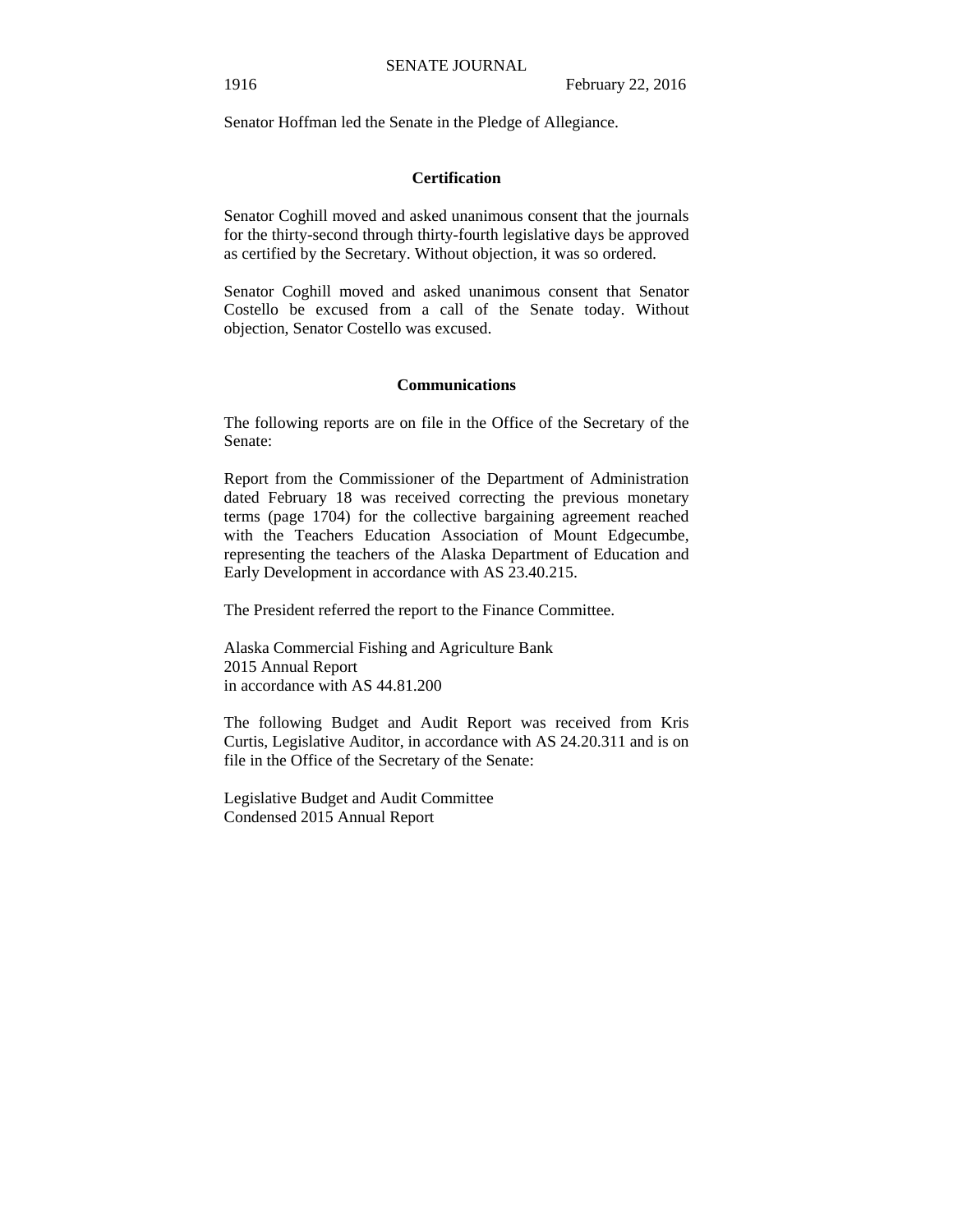## **Standing Committee Reports**

#### **SB 18**

The Labor and Commerce Committee considered SENATE BILL NO. 18 "An Act exempting a health care sharing ministry from regulation as an insurer." Signing do pass: Senator Giessel, Vice Chair; Senators Meyer, Stevens, Ellis.

The following fiscal information was published today: Fiscal Note No. 2, zero, Department of Commerce, Community and Economic Development

The bill was referred to the Rules Committee.

## **Introduction and Reference of Senate Resolutions**

#### **SCR 20**

SENATE CONCURRENT RESOLUTION NO. 20 BY SENATOR MEYER,

> Proclaiming April 2016 as Sexual Assault Awareness Month.

was read the first time and referred to the State Affairs Committee.

#### **Introduction and Reference of Senate Bills**

#### **SB 176**

SPONSOR SUBSTITUTE FOR SENATE BILL NO. 176 BY SENATOR GARDNER, entitled:

> "An Act relating to the admissibility of prior reports of sexual assault, sexual abuse of a minor, or unlawful exploitation of a minor in prosecutions of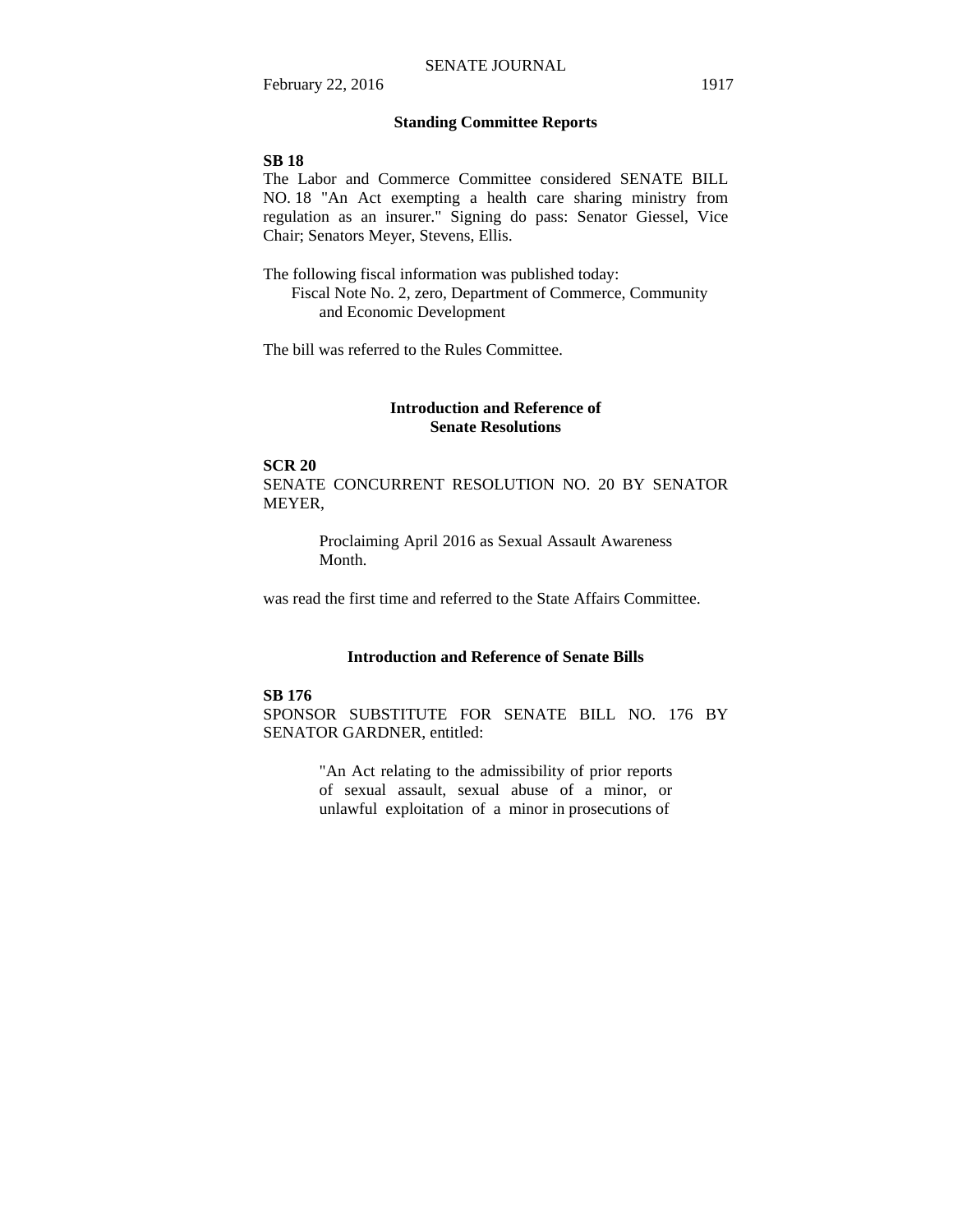sexual assault, sexual abuse of a minor, unlawful exploitation of a minor, or an attempt to commit any of those crimes; and amending Rule 404(a), Alaska Rules of Evidence."

was read the first time and referred to the Judiciary and Finance Committees.

## **SB 188**

SENATE BILL NO. 188 BY SENATOR WIELECHOWSKI, entitled:

"An Act bearing the short title of the 'Protect the Permanent Fund Dividend Act'; relating to appropriations from the earnings reserve account; and relating to the oil and gas production tax."

was read the first time and referred to the Resources and Finance Committees.

#### **SB 189**

SENATE BILL NO. 189 BY SENATOR STEVENS, entitled:

"An Act providing for the conveyance of certain land to the City and Borough of Yakutat."

was read the first time and referred to the Community and Regional Affairs and Resources Committees.

#### **SB 190**

SENATE BILL NO. 190 BY SENATOR MCGUIRE, entitled:

"An Act relating to an exemption from the regulation of postsecondary educational institutions."

was read the first time and referred to the Education and Labor and Commerce Committees.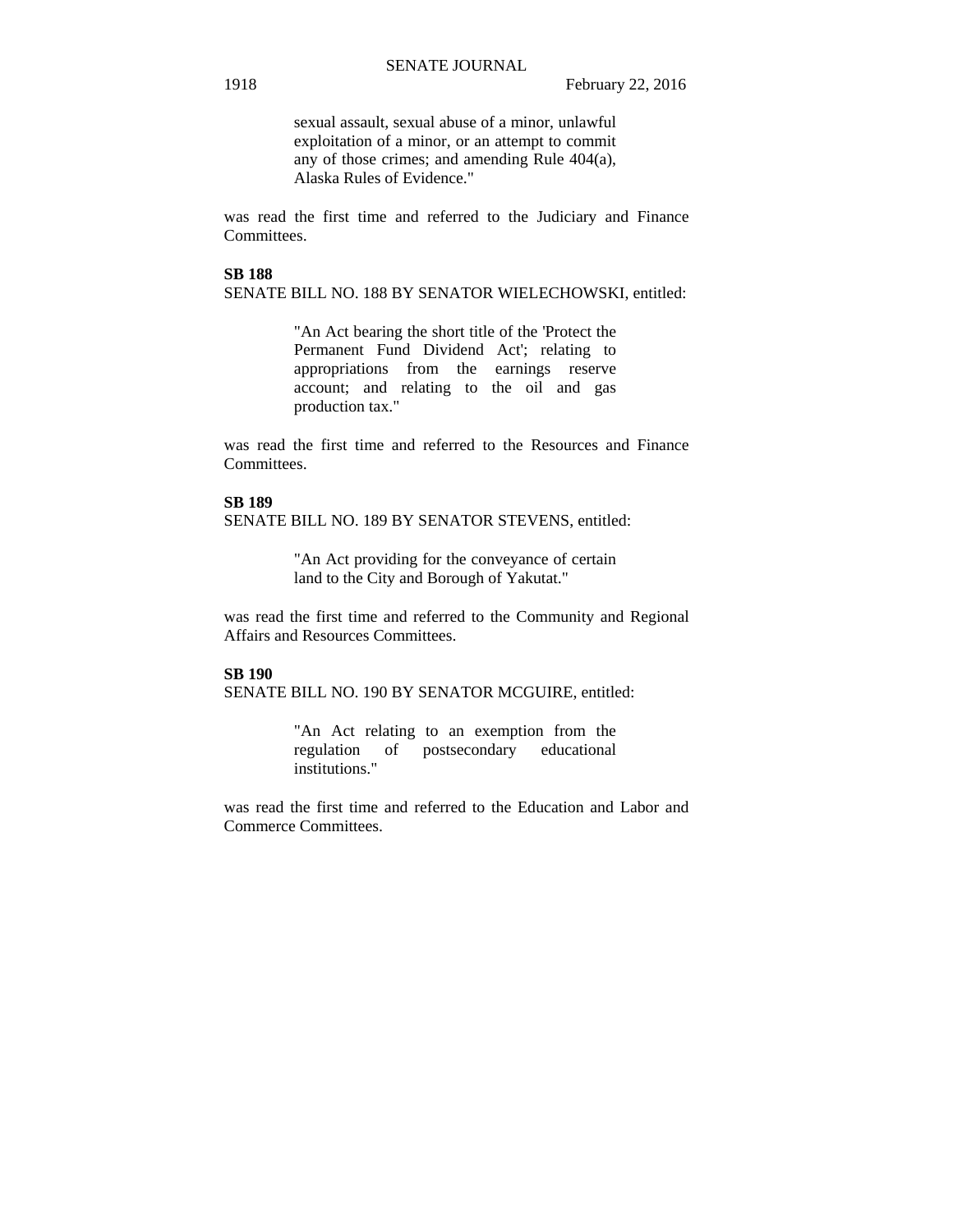#### **SB 191**

#### SENATE BILL NO. 191 BY SENATOR DUNLEAVY, entitled:

"An Act relating to disciplinary sanctions imposed by the State Medical Board; restricting employees and representatives of abortion services providers, and affiliates of abortion services providers, from delivering instruction or distributing materials in public schools and providing civil penalties for violations; relating to revocation or suspension of teacher certificates; relating to the receipt of state funds by teachers and school board members; and providing for an effective date."

was read the first time and referred to the Education and Judiciary Committees.

#### **SB 192**

SENATE BILL NO. 192 BY SENATOR MCGUIRE, entitled:

"An Act authorizing the Alaska Industrial Development and Export Authority to issue bonds to finance the infrastructure and construction costs of the Sweetheart Lake hydroelectric project; and relating to legislative approval for a loan from the power project fund to the Lynn Canal Transmission Corporation."

was read the first time and referred to the Senate Special Committee on Energy and Finance Committee.

#### **SB 193**

SENATE BILL NO. 193 BY SENATOR MCGUIRE, entitled:

"An Act extending the exemption from regulation by the Regulatory Commission of Alaska for certain facilities or plants generating energy from renewable energy resources."

was read the first time and referred to the Senate Special Committee on Energy and Labor and Commerce Committee.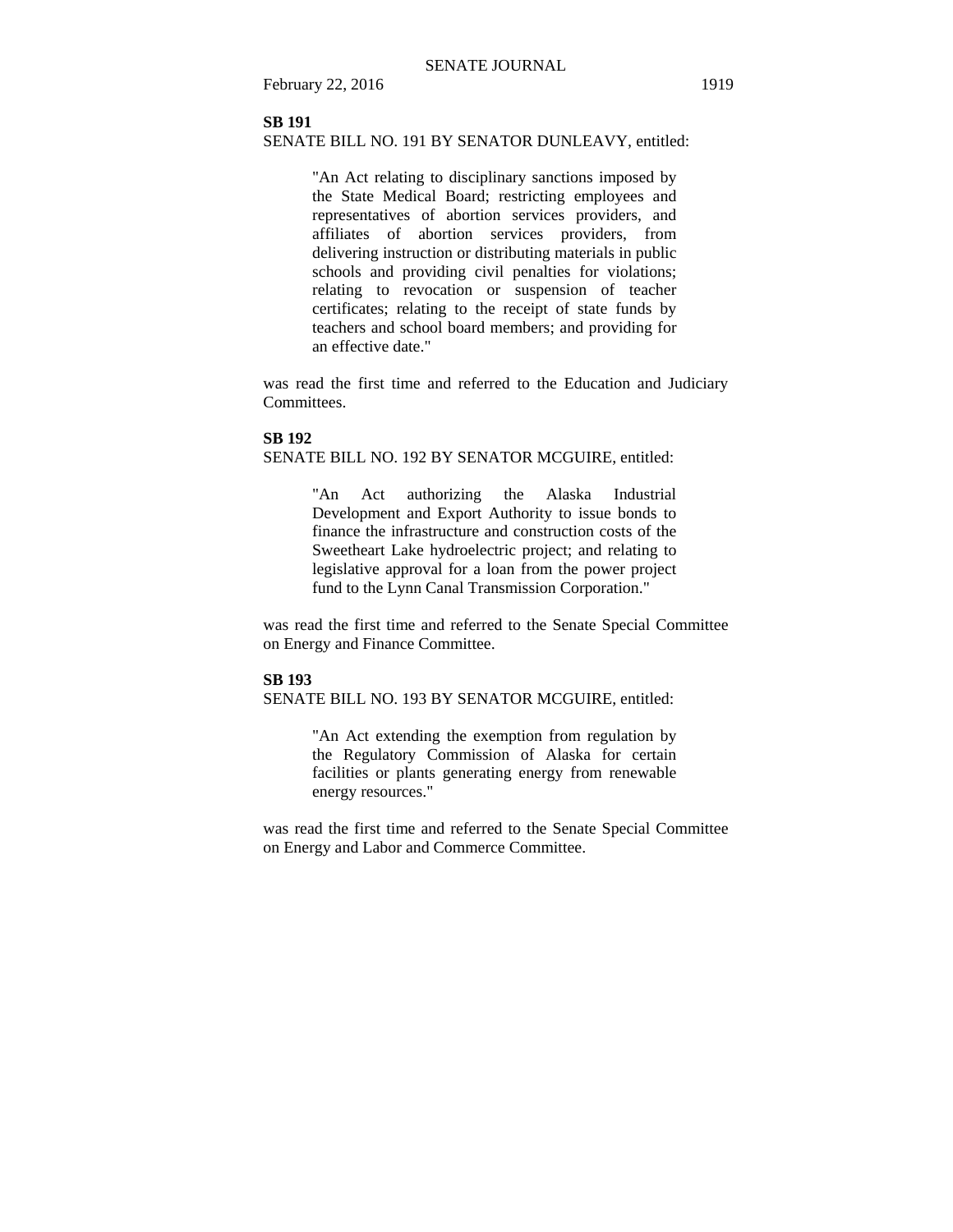#### **SB 194**

SENATE BILL NO. 194 BY SENATOR WIELECHOWSKI BY REQUEST, entitled:

> "An Act relating to a veteran's designation on an identification card or a driver's license for Lao and Hmong veterans."

was read the first time and referred to the State Affairs and Finance Committees.

#### **SB 195**

SENATE BILL NO. 195 BY SENATOR MCGUIRE, entitled:

"An Act relating to state procurement; and providing for an effective date."

was read the first time and referred to the State Affairs and Finance Committees.

#### **SB 196**

SENATE BILL NO. 196 BY SENATORS HOFFMAN, MacKinnon, Bishop, Olson, Stedman, Stevens, entitled:

> "An Act relating to the use of certain unexpended earnings from the power cost equalization endowment fund."

was read the first time and referred to the Finance Committee.

#### **SB 197**

SENATE BILL NO. 197 BY SENATOR COGHILL, entitled:

"An Act relating to motor vehicle franchises, motor vehicle transactions, motor vehicle dealers, motor vehicle manufacturers, and motor vehicle distributors."

was read the first time and referred to the Labor and Commerce and Judiciary Committees.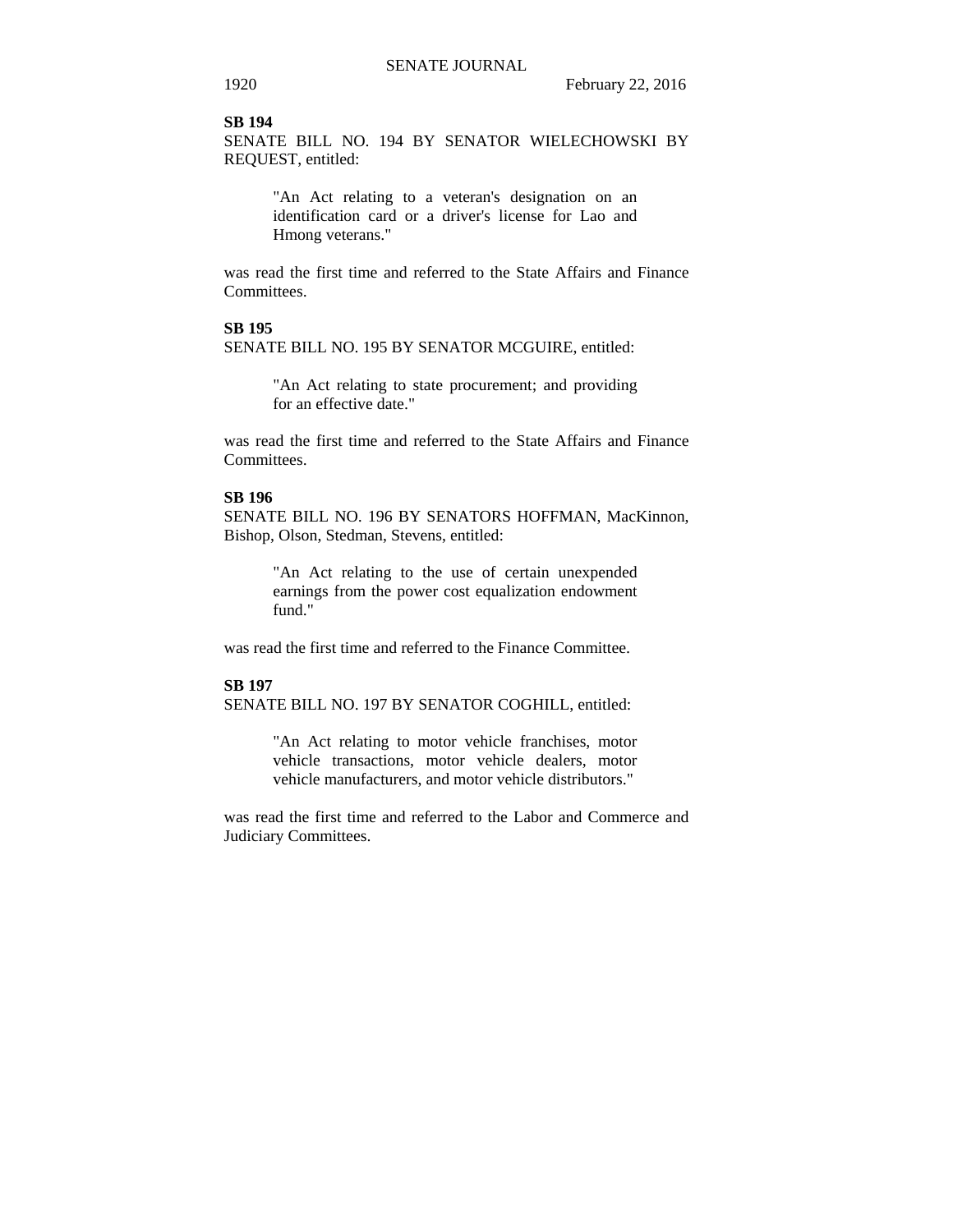#### **SB 198**

SENATE BILL NO. 198 BY SENATOR DUNLEAVY, entitled:

"An Act establishing a 12.5 percent Alaska fisheries royalty on seafood caught commercially in the state; and providing for an effective date."

was read the first time and referred to the Resources and Finance **Committees** 

## **SB 199**

SENATE BILL NO. 199 BY SENATOR WIELECHOWSKI, entitled:

"An Act relating to the labeling of food; relating to the misbranding of food; and requiring the labeling of food containing certain color additives."

was read the first time and referred to the Labor and Commerce and Resources Committees.

#### **SB 200**

SENATE BILL NO. 200 BY SENATOR COSTELLO, entitled:

"An Act relating to physical activity requirements for students in kindergarten through grade eight."

was read the first time and referred to the Education and Finance Committees.

#### **SB 201**

SENATE BILL NO. 201 BY SENATOR GIESSEL, entitled:

"An Act relating to the Board of Pharmacy; relating to the licensing and inspection of certain facilities located outside the state; relating to drug supply chain security; and creating a position of executive administrator for the Board of Pharmacy."

was read the first time and referred to the Labor and Commerce and Finance Committees.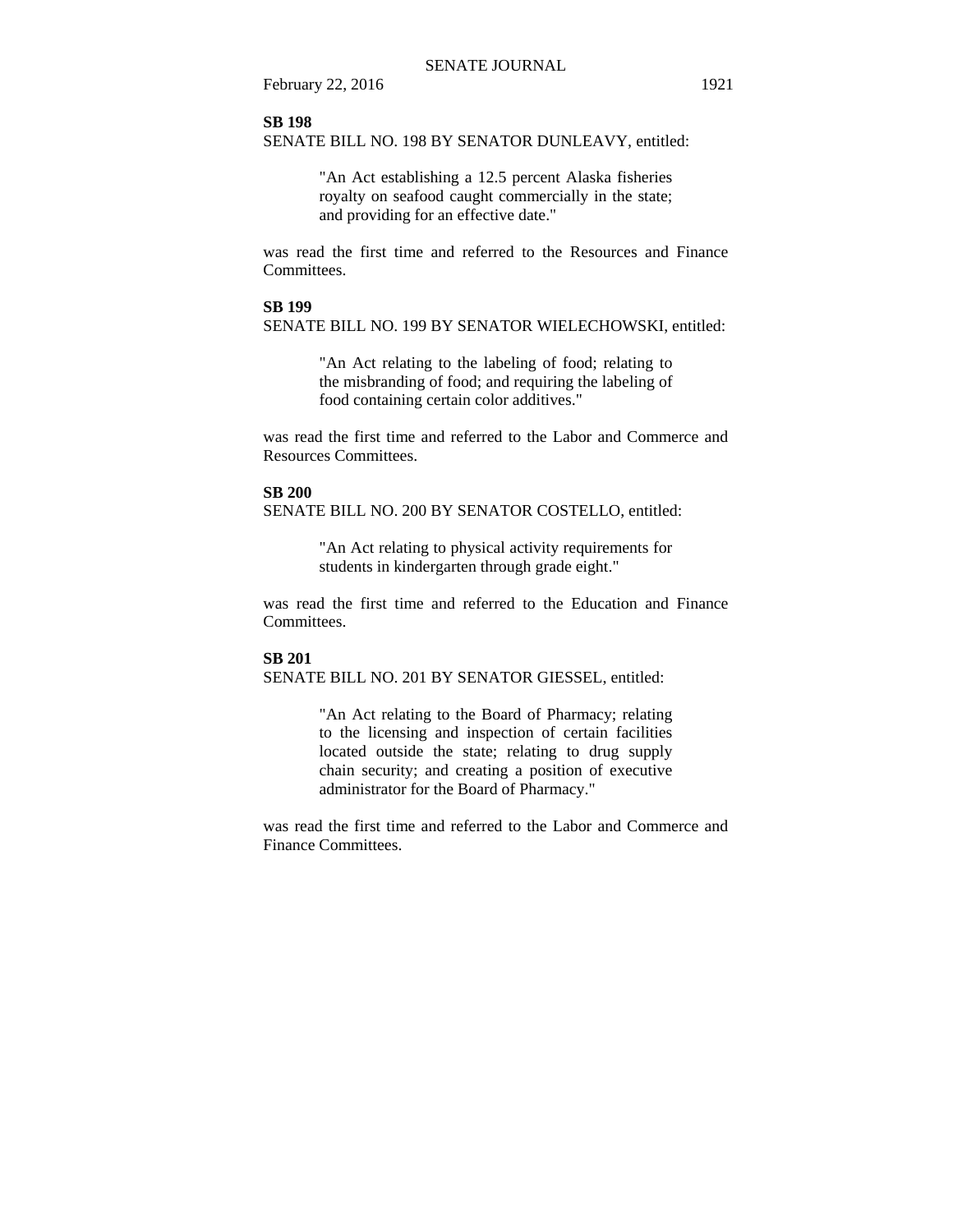#### **Consideration of the Calendar**

#### **Second Reading of Senate Bills**

#### **SB 148**

SENATE BILL NO. 148 "An Act relating to reporting of workplace injuries to the division of labor standards and safety" was read the second time.

Senator Giessel, Vice-Chair, moved and asked unanimous consent for the adoption of the Labor and Commerce Committee Substitute offered on page 1798. Without objection, CS FOR SENATE BILL NO. 148(L&C) "An Act relating to the reporting of workplace injuries to the division of labor standards and safety; and providing for an effective date" was adopted.

President Meyer stated CS FOR SENATE BILL NO. 148(L&C) will be on the February 24 calendar.

#### **Citations**

Honoring - Robert Bielefeld

Senator(s) Micciche, Meyer, Bishop, Coghill, Costello, Dunleavy, Egan, Ellis, Gardner, Giessel, Hoffman, Huggins, Kelly, MacKinnon, McGuire, Olson, Stedman, Stevens, Stoltze, Wielechowski Representative(s) Olson

Honoring - Alaska Women's Hall of Fame Class of 2016 Representative(s) Drummond, LeDoux Senator(s) Gardner, Wielechowski Meyer, Bishop, Coghill, Costello, Dunleavy, Egan, Ellis, Giessel, Hoffman, Huggins, Kelly, MacKinnon, McGuire, Micciche, Olson, Stedman, Stevens, Stoltze

Honoring - Tuluksak School and Katherine Garrison Hour of Code 2015 Alaska Event Winner Representative(s) Herron Senator(s) Hoffman, Meyer, Bishop, Coghill, Costello, Dunleavy, Egan, Ellis, Gardner, Giessel, Huggins, Kelly, MacKinnon, McGuire, Micciche, Olson, Stedman, Stevens, Stoltze, Wielechowski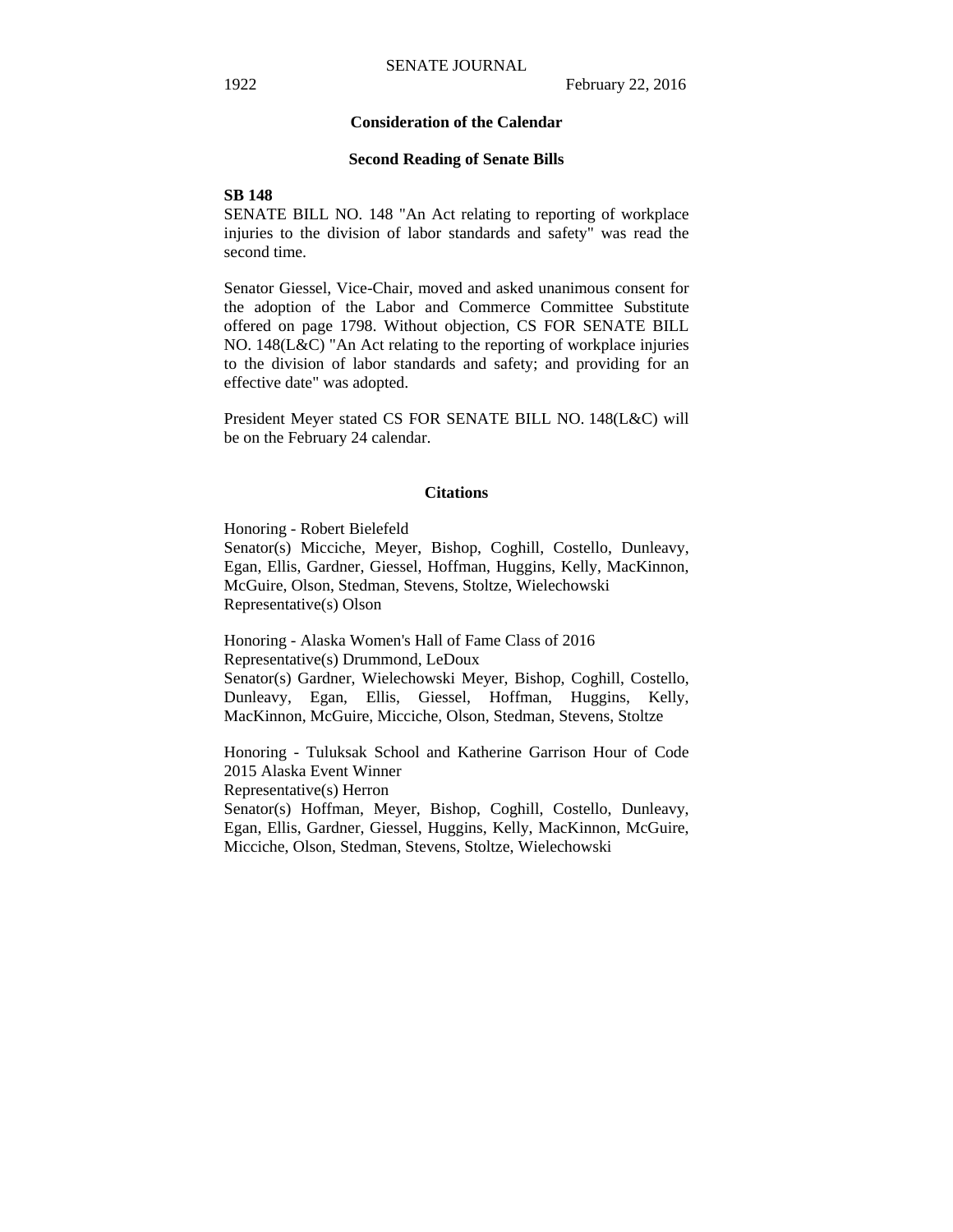Honoring - Anna May Sorensen Representative(s) Edgmon Senator(s) Hoffman, Meyer, Bishop, Coghill, Costello, Dunleavy, Egan, Ellis, Gardner, Giessel, Huggins, Kelly, MacKinnon, McGuire, Micciche, Olson, Stedman, Stevens, Stoltze, Wielechowski

Honoring - The Rustic Goat and the West Anchorage High School Prostart Team Prostart Invitational Second Place Title Representative(s) Claman Senator(s) Costello, Meyer, Bishop, Coghill, Dunleavy, Egan, Ellis, Gardner, Giessel, Hoffman, Huggins, Kelly, MacKinnon, McGuire, Micciche, Olson, Stedman, Stevens, Wielechowski

In Memoriam - Donna Hightower Senator(s) MacKinnon, Meyer, Bishop, Coghill, Costello, Dunleavy, Egan, Ellis, Gardner, Giessel, Hoffman, Huggins, Kelly, McGuire, Micciche, Olson, Stedman, Stevens, Stoltze, Wielechowski

Senator Coghill moved and asked unanimous consent that the citations be adopted. Without objection, the citations were adopted and referred to the Secretary for transmittal.

#### **Unfinished Business**

Senator Dunleavy moved and asked unanimous consent to be excused from a call of the Senate from afternoon plane time, February 26 through evening plane time, February 28. Without objection, Senator Dunleavy was excused.

Senator Stedman moved and asked unanimous consent to be excused from a call of the Senate from afternoon plane time, February 26 through evening plane time, February 29. Without objection, Senator Stedman was excused.

Senator Huggins moved and asked unanimous consent to be excused from a call of the Senate from afternoon plane time, February 26 through evening plane time, February 28. Without objection, Senator Huggins was excused.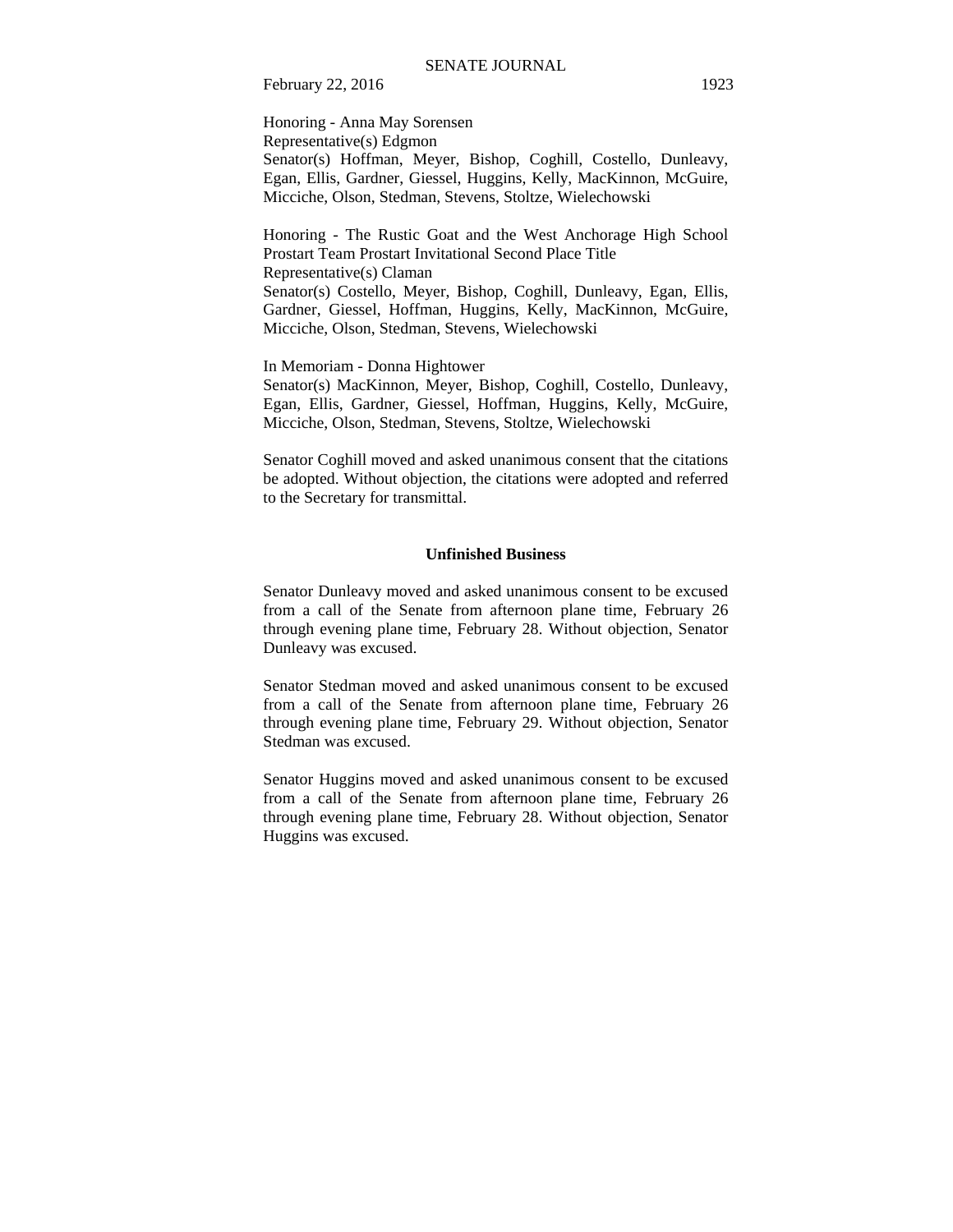## **SB 104**

Senators Micciche, Stoltze, Gardner, Wielechowski, Stevens, Bishop, Egan moved and asked unanimous consent to be shown as cosponsors on SENATE BILL NO. 104 "An Act relating to financial accounts for persons with disabilities; relating to financial institutions; relating to property exemptions; relating to securities; and providing for an effective date." Without objection, it was so ordered.

#### **Announcements**

Announcements are at the end of the journal.

## **Adjournment**

Senator Coghill moved and asked unanimous consent that the Senate stand in adjournment until 11:00 a.m., February 24, 2016. Without objection, the Senate adjourned at 11:41 a.m.

> Liz Clark Secretary of the Senate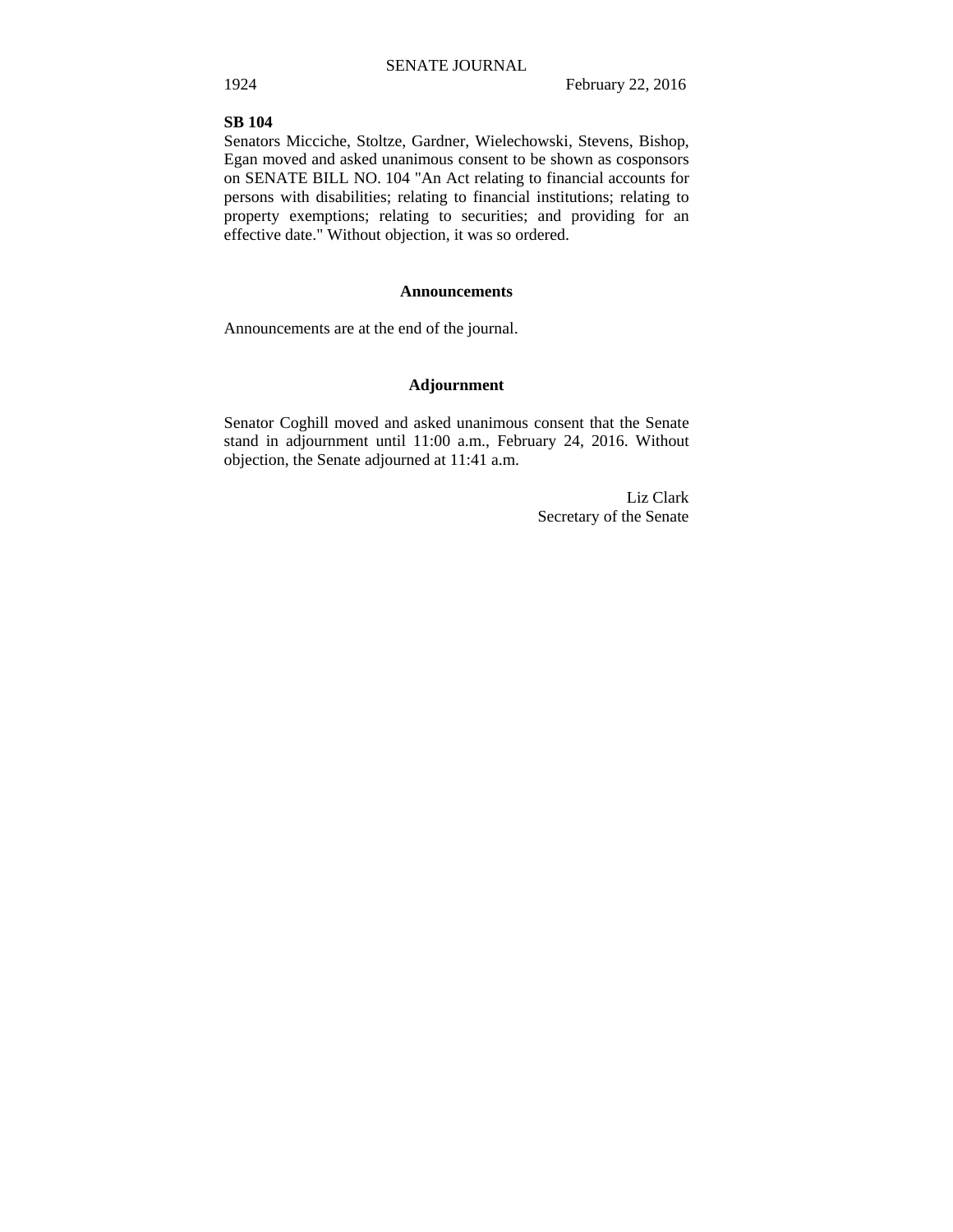### **Announcements**

Americans with Disabilities Act Notice - Persons with disabilities who require special accommodation or alternative communication formats to access committee meetings may contact the appropriate committee office or the Legislative Information Office in their community. Reasonable advance notice is needed to accommodate the request. For further information, call the ADA Coordinator at 465-3854 Voice/465-4980 TDD.

## **STANDING COMMITTEES**

+ indicates teleconference

= indicates bill previously heard/scheduled

## **COMMUNITY & REGIONAL AFFAIRS**

| <b>Feb 23</b> | <b>Tuesday</b><br>No Meeting Scheduled  | Beltz $105$ (tsbldg) | 3:30 PM   |
|---------------|-----------------------------------------|----------------------|-----------|
| <b>Feb 25</b> | <b>Thursday</b><br>No Meeting Scheduled | Beltz 105 (tsbldg)   | $3:30$ PM |
|               |                                         |                      |           |

## **EDUCATION**

| <b>Feb 23</b> | Tuesday | <b>Butrovich 205</b>                               | 3:30 PM |
|---------------|---------|----------------------------------------------------|---------|
|               |         | $+=$ SB 174 REG. OF FIREARMS/KNIVES BY UNIV. OF AK |         |

| <b>Feb 25</b> | <b>Thursday</b>                                    | <b>Butrovich 205</b> | 3:30 PM |
|---------------|----------------------------------------------------|----------------------|---------|
|               | + SB 103 RESIDENTIAL PSYCHIATRIC EDUCATION FUNDING |                      |         |
| $+$           | Bills Previously Heard/Scheduled                   |                      |         |

----------------------------------------

## **FINANCE**

| <b>Feb 22</b> | <b>Monday</b><br>No Meeting Scheduled | <b>Senate Finance 532</b> | 9:00 AM |
|---------------|---------------------------------------|---------------------------|---------|
| <b>Feb 23</b> | Tuesdav                               | <b>Senate Finance 532</b> | 9:00 AM |

+ FY17 Budget Amendments + Bills Previously Heard/Scheduled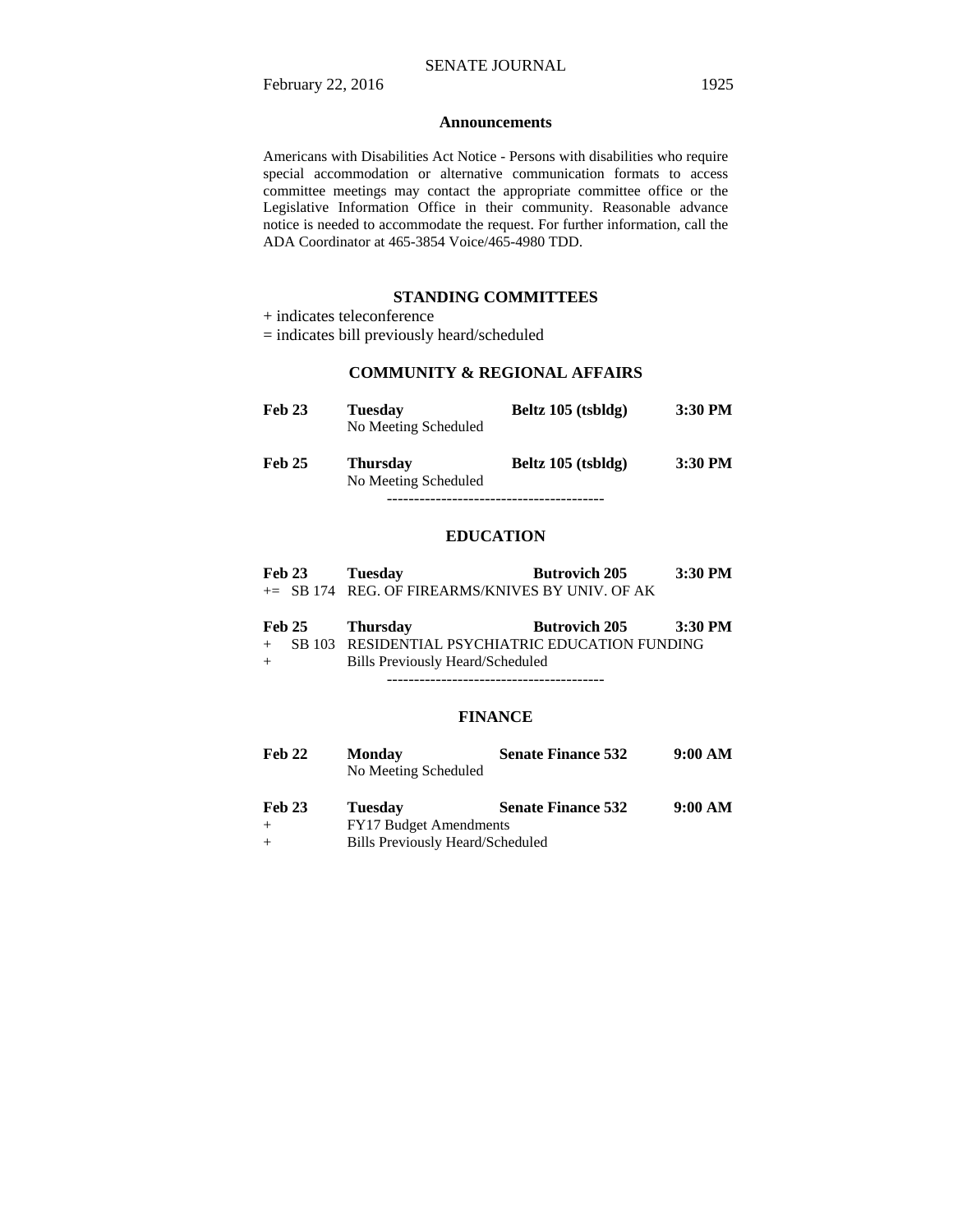## **FINANCE (continued)**

| <b>Feb 24</b> | Wednesdav                                         | <b>Senate Finance 532</b>                        | 9:00 AM |
|---------------|---------------------------------------------------|--------------------------------------------------|---------|
| $^{+}$        | Sheldon Fisher, Commissioner, Department of       |                                                  |         |
|               | <b>Administration Contracts</b>                   |                                                  |         |
| $+$           | <b>Bills Previously Heard/Scheduled</b>           |                                                  |         |
| <b>Feb 25</b> | <b>Thursday</b>                                   | <b>Senate Finance 532</b>                        | 9:00 AM |
|               |                                                   | += SB 74 MEDICAID REFORM/PFD/HSAS/ER USE/STUDIES |         |
|               | -- Testimony <invitation only=""> --</invitation> |                                                  |         |
|               | -- Public Testimony Beginning at 1 p.m. --        |                                                  |         |
| $+$           | <b>Bills Previously Heard/Scheduled</b>           |                                                  |         |
| <b>Feb 26</b> | Friday                                            | <b>Senate Finance 532</b>                        | 9:00 AM |
|               | No Meeting Scheduled                              |                                                  |         |
|               |                                                   |                                                  |         |
|               |                                                   | <b>HEALTH &amp; SOCIAL SERVICES</b>              |         |
| Feb 22        | Monday                                            | <b>Butrovich 205</b>                             | 1:30 PM |
| $^{+}$        | Bills Previously Heard/Scheduled:                 |                                                  |         |

|  | Feb 24 Wednesday                               | <b>Butrovich 205</b> | $1:30$ PM |
|--|------------------------------------------------|----------------------|-----------|
|  | + SB 113 NEW DRUGS FOR THE TERMINALLY ILL      |                      |           |
|  | + SB 156 INSURANCE COVERAGE FOR CONTRACEPTIVES |                      |           |
|  | Bills Previously Heard/Scheduled               |                      |           |

+= SB 112 ADOPTION OF CHILD IN STATE CUSTODY

**Feb 26 Friday Butrovich 205 1:30 PM**  No Meeting Scheduled

----------------------------------------

## **JUDICIARY**

|               | Feb 22 Monday                                     | Beltz 105 (tsbldg) 1:30 PM                         |         |
|---------------|---------------------------------------------------|----------------------------------------------------|---------|
|               |                                                   | + SB 123 USE OF ELECTRONIC DEVICES WHILE DRIVING   |         |
|               |                                                   | += HB 93 PROBATION AND PAROLE: WORK, TRAVEL ACCOM. |         |
| $+$ $-$       | Bills Previously Heard/Scheduled:                 |                                                    |         |
|               | $+=$ HB 83 REPEAL COLLECTION OF CIVIL LITIG. INFO |                                                    |         |
| <b>Feb 24</b> | Wednesday                                         | Beltz 105 (tsbldg)                                 | 1:30 PM |

| FED 44 | <i>v</i> edilesday | Denz Top (rspidg)                                                     | -1.30 Г.М. |
|--------|--------------------|-----------------------------------------------------------------------|------------|
|        |                    | + SB 180 PARENT-GUARDIAN/CHILD:TEMP. POWER OF ATTY                    |            |
|        |                    | $CUT$ $TPTD$ $CQUT$ $TPTTTT$ $CUTT$ $TQTT$ $TTT$ $TTTT$ $TTTT$ $TTTQ$ |            |

+ SJR 19 CALL FED. CONSTITUTIONAL CONV:TERM LIMITS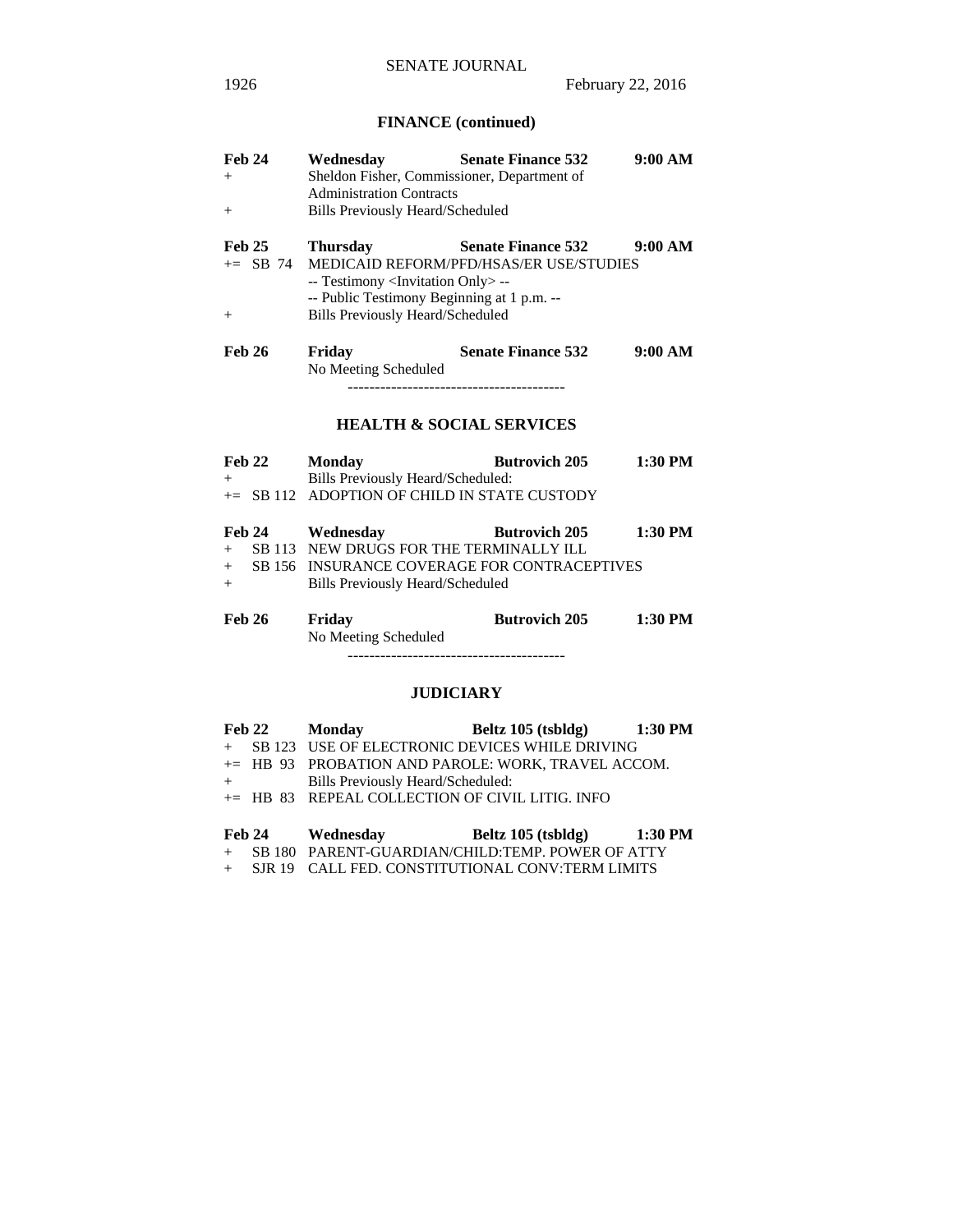# **JUDICIARY (continued)**

| SB 24         | Bills Previously Heard/Scheduled<br>-- Public Testimony -- | LEGIS. ETHICS ACT: CONTRACTORS,INTERNS |         |
|---------------|------------------------------------------------------------|----------------------------------------|---------|
| <b>Feb 26</b> | Friday<br>No Meeting Scheduled                             | Beltz 105 (tsbldg)                     | 1:30 PM |

# **LABOR & COMMERCE**

| <b>Feb 23</b><br>SB 72<br>$+$<br>$+=$<br>$+$ | <b>Tuesday</b><br>Beltz 105 (tsbldg)<br><b>DESIGNATED CAREGIVERS FOR PATIENTS</b><br>SB 165 ALCO. BEV. CONT. BOARD; MINORS; ALCOHOL<br>+= SB 134 INDIV. INCOME TAX: CREDITS; RETURNS<br><b>Bills Previously Heard/Scheduled</b><br>-- Public Testimony --                                                                                                                                                                        | 1:30 PM |
|----------------------------------------------|----------------------------------------------------------------------------------------------------------------------------------------------------------------------------------------------------------------------------------------------------------------------------------------------------------------------------------------------------------------------------------------------------------------------------------|---------|
| <b>Feb 23</b>                                | <b>Tuesday</b><br>Beltz 105 (tsbldg)<br>+= SB 134 INDIV. INCOME TAX: CREDITS; RETURNS                                                                                                                                                                                                                                                                                                                                            | 6:00 PM |
| $+$                                          | Initial Statewide Public Testimony<br>-- Public Testimony <limited 2="" minutes="" to="">--<br/>Please Sign-in at Your Local LIO<br/>Limited Number of Off-Net Phone Lines Available<br/>Must be Arranged Through Chair's Office Prior<br/>to Hearing<br/>Contact by Phone: 907-465-4968<br/>or Submit Written Testimony by Email:<br/>Senate.Labor.and.Commerce@akleg.gov<br/><b>Bills Previously Heard/Scheduled</b></limited> |         |
| <b>Feb 25</b>                                | <b>Thursday</b><br>Beltz 105 (tsbldg)                                                                                                                                                                                                                                                                                                                                                                                            | 1:30 PM |
| SB 127<br>$+$                                | <b>INSURER'S USE OF CREDIT HISTORY/SCORES</b>                                                                                                                                                                                                                                                                                                                                                                                    |         |
| $+$                                          | SB 149 AIDEA: DIVIDEND TO STATE; INCOME; VALUATION                                                                                                                                                                                                                                                                                                                                                                               |         |
| SB 152<br>$^{+}$                             | MONEY SERVICES BUSINESS: REQS; LICENSING;                                                                                                                                                                                                                                                                                                                                                                                        |         |

- + SB 118 DNR LAND DISPOSAL SURVEYS; PEER REVIEW
- + Bills Previously Heard/Scheduled

-- Public Testimony --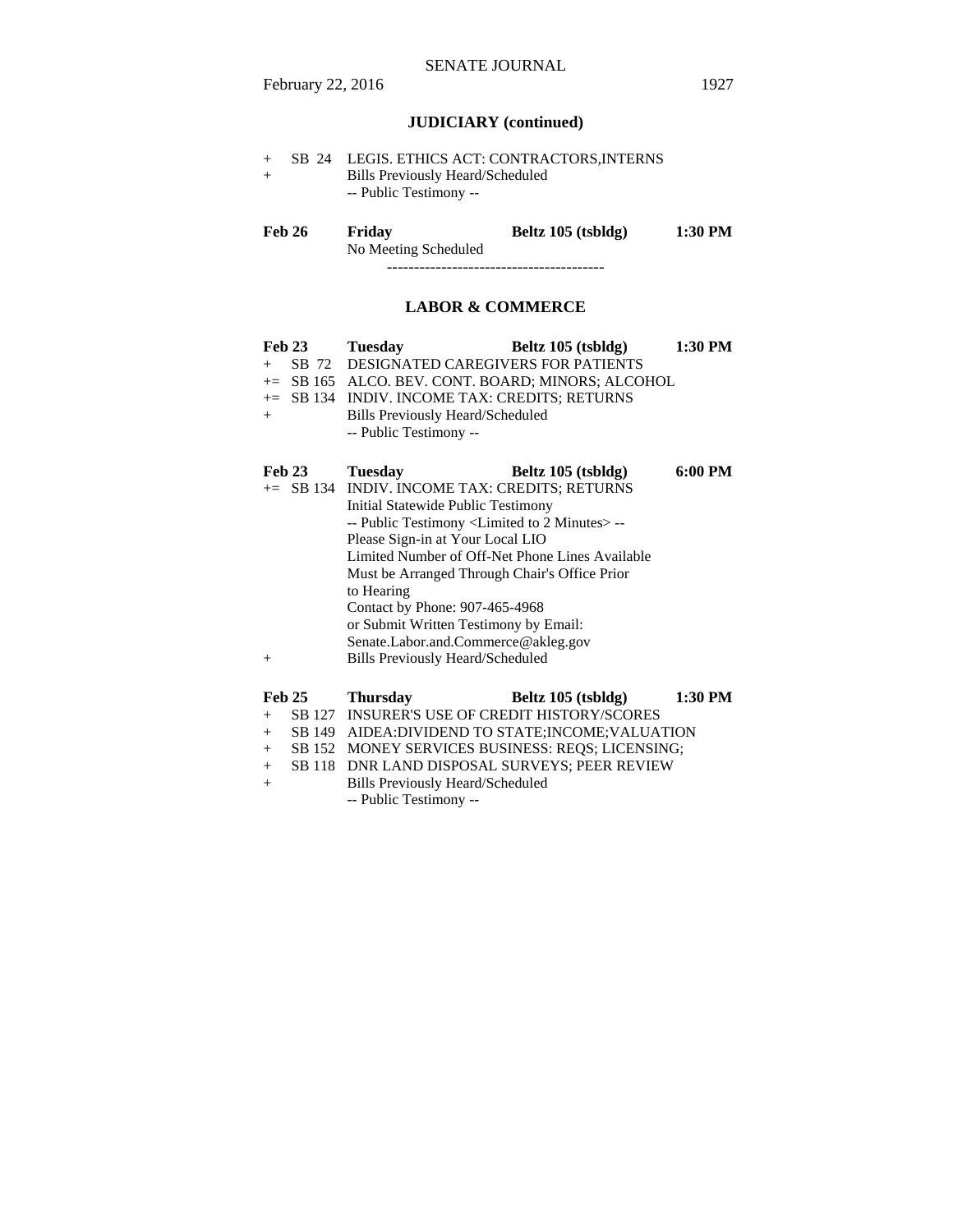# **LABOR & COMMERCE (continued)**

| <b>Feb 25</b> | <b>Thursday</b>                                                  | Beltz 105 (tsbldg)                              | 6:00 PM |  |  |
|---------------|------------------------------------------------------------------|-------------------------------------------------|---------|--|--|
|               |                                                                  | $+=$ SB 134 INDIV. INCOME TAX: CREDITS; RETURNS |         |  |  |
|               |                                                                  | Initial Statewide Public Testimony              |         |  |  |
|               | -- Public Testimony <limited 2="" minutes="" to=""> --</limited> |                                                 |         |  |  |
|               | Please Sign-in at Your Local LIO                                 |                                                 |         |  |  |
|               | Limited Number of Off-Net Phone Lines Available                  |                                                 |         |  |  |
|               | Must be Arranged Through Chair's Office Prior                    |                                                 |         |  |  |
|               | to Hearing                                                       |                                                 |         |  |  |
|               | Contact by Phone: 907-465-4968                                   |                                                 |         |  |  |
|               | or Submit Written Testimony by Email:                            |                                                 |         |  |  |
|               | Senate.Labor.and.Commerce@akleg.gov                              |                                                 |         |  |  |
| $^{+}$        | <b>Bills Previously Heard/Scheduled</b>                          |                                                 |         |  |  |
|               |                                                                  |                                                 |         |  |  |

## **RESOURCES**

| Feb <sub>22</sub> | <b>Monday</b>                                     | <b>Butrovich 205</b> | 3:30 PM |  |
|-------------------|---------------------------------------------------|----------------------|---------|--|
| $^{+}$            | Confirmation on Governor's Appointees:            |                      |         |  |
| $+$               | Board of Game, Nathan Turner                      |                      |         |  |
|                   | -- Public Testimony on Appointee --               |                      |         |  |
| $+$               | SB 164 FISH & GAME: OFFENSES;LICENSES;PENALTIES   |                      |         |  |
|                   | -- Testimony <invitation only=""> --</invitation> |                      |         |  |
| $+$               | SB 172 FISH/SHELLFISH HATCHERY/ENHANCE. PROJECTS  |                      |         |  |
|                   | -- Testimony <invitation only=""> --</invitation> |                      |         |  |
| $+$               | <b>Bills Previously Heard/Scheduled</b>           |                      |         |  |
| <b>Feb 24</b>     | Wednesday                                         | <b>Butrovich 205</b> | 3:30 PM |  |
| $+$               | Overview: The Economics of Mining in Alaska       |                      |         |  |
|                   | -- Testimony <invitation only=""> --</invitation> |                      |         |  |
| $+$               | <b>Bills Previously Heard/Scheduled</b>           |                      |         |  |
| <b>Feb 26</b>     | Fridav                                            | <b>Butrovich 205</b> | 3:30 PM |  |

No Meeting Scheduled

----------------------------------------

## **RULES**

| <b>Feb 24</b> |  | Wednesday                                         | <b>Butrovich 205</b> | 8:00 AM |
|---------------|--|---------------------------------------------------|----------------------|---------|
|               |  | + HB 75 MARIJUANA REG;CLUBS;MUNIS;LOCAL OPT ELECT |                      |         |
|               |  | + SB 89 PARENT RIGHTS: EDUCATION; SCHOOL ABSENCE  |                      |         |

----------------------------------------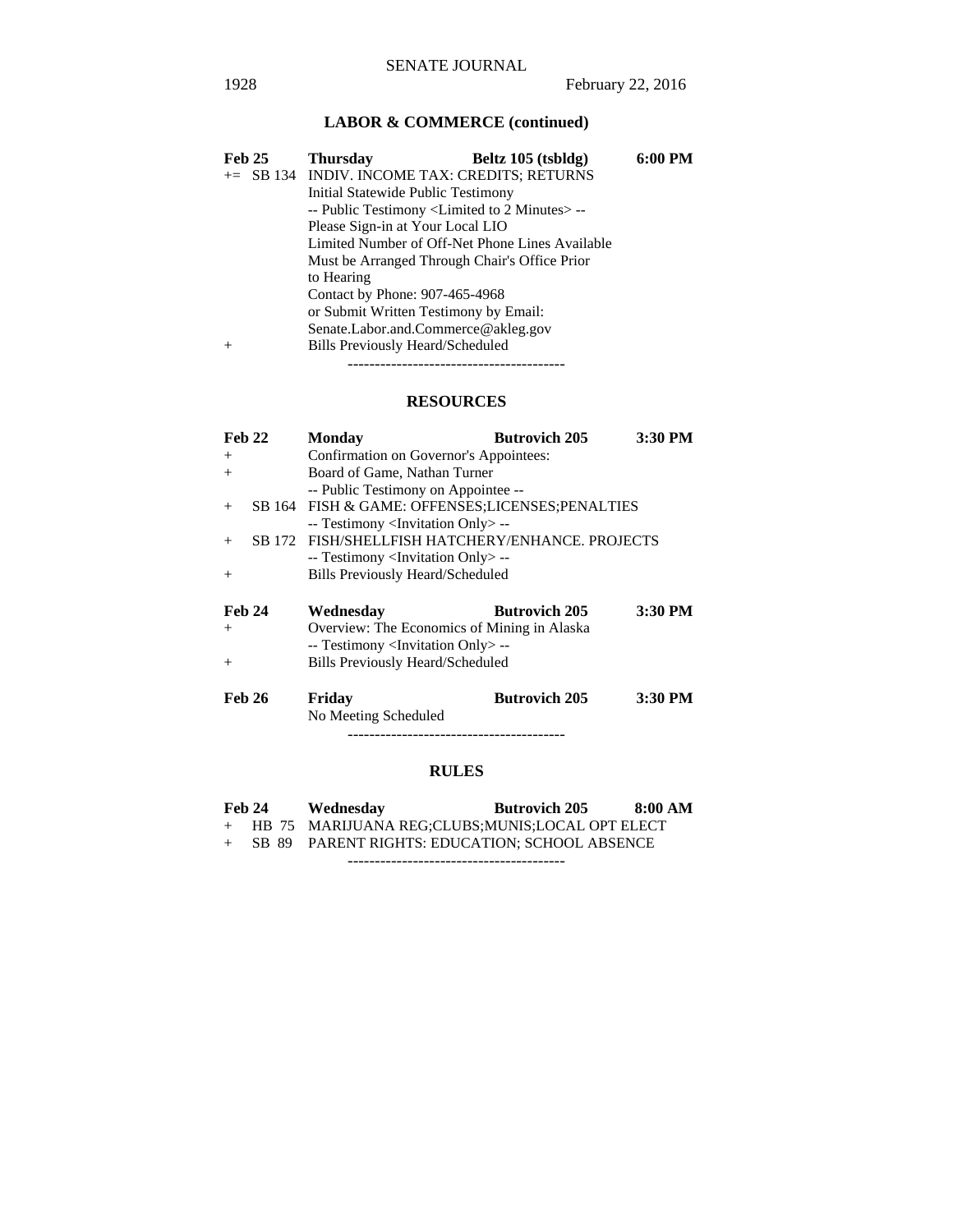## **STATE AFFAIRS**

| <b>Feb 23</b>                        | <b>Tuesday</b>                                                | <b>Butrovich 205</b> | 9:00 AM |
|--------------------------------------|---------------------------------------------------------------|----------------------|---------|
| $+=$                                 | SB 128 PERM. FUND:DEPOSITS:DIVIDEND:EARNINGS                  |                      |         |
| SB 114<br>$+=$                       | PERM FUND: EARNINGS, DEPOSITS, ACCOUNTS                       |                      |         |
| $S \, \text{J} \, \text{R}$ 1<br>$+$ | CONST AM: GUARANTEE PERM FUND DIVIDEND                        |                      |         |
|                                      | -- Testimony <invitation only=""> --</invitation>             |                      |         |
|                                      | Initial Presentation by Sponsor                               |                      |         |
|                                      | <b>Bills Previously Heard/Scheduled</b>                       |                      |         |
|                                      |                                                               |                      |         |
|                                      |                                                               |                      |         |
| <b>Feb 25</b>                        | <b>Thursday</b>                                               | <b>Butrovich 205</b> | 9:00 AM |
| $^{+}$                               | Confirmation on Governor's Appointees:                        |                      |         |
|                                      | -- Public Testimony on Appointment --                         |                      |         |
| $^{+}$                               | State Board of Parole: Steve Meyer, Jason Wilson              |                      |         |
| $+$                                  | Violent Crimes Compensation Board: Gerad Godfrey              |                      |         |
| $^{+}$                               | Alaska Police Standards Council: Carrie Belden, Bryce Johnson |                      |         |
|                                      | John Papasodora, Brad Reich, Kelly Swihart                    |                      |         |

+= SB 91 OMNIBUS CRIM LAW & PROCEDURE; CORRECTIONS Bills Previously Heard/Scheduled

----------------------------------------

## **TRANSPORTATION**

| <b>Feb 23</b> | Tuesday<br>No Meeting Scheduled         | <b>Butrovich 205</b> | 1:00 PM |
|---------------|-----------------------------------------|----------------------|---------|
| <b>Feb 25</b> | <b>Thursday</b><br>No Meeting Scheduled | <b>Butrovich 205</b> | 1:00 PM |

----------------------------------------

## **FINANCE SUBCOMMITTEES**

## **ADMINISTRATION**

| <b>Feb 26</b> | Friday                                      | <b>Butrovich 205</b> | 7:30 AM |
|---------------|---------------------------------------------|----------------------|---------|
| $+$           | Department of Administration FY17 Operating |                      |         |
|               | <b>Budget</b>                               |                      |         |
| $+$           | Public Defender Agency                      |                      |         |
|               | Quinlan Steiner, Director                   |                      |         |
| $+$           | Office of Public Advocacy                   |                      |         |
|               | Richard Allen, Director                     |                      |         |
|               |                                             |                      |         |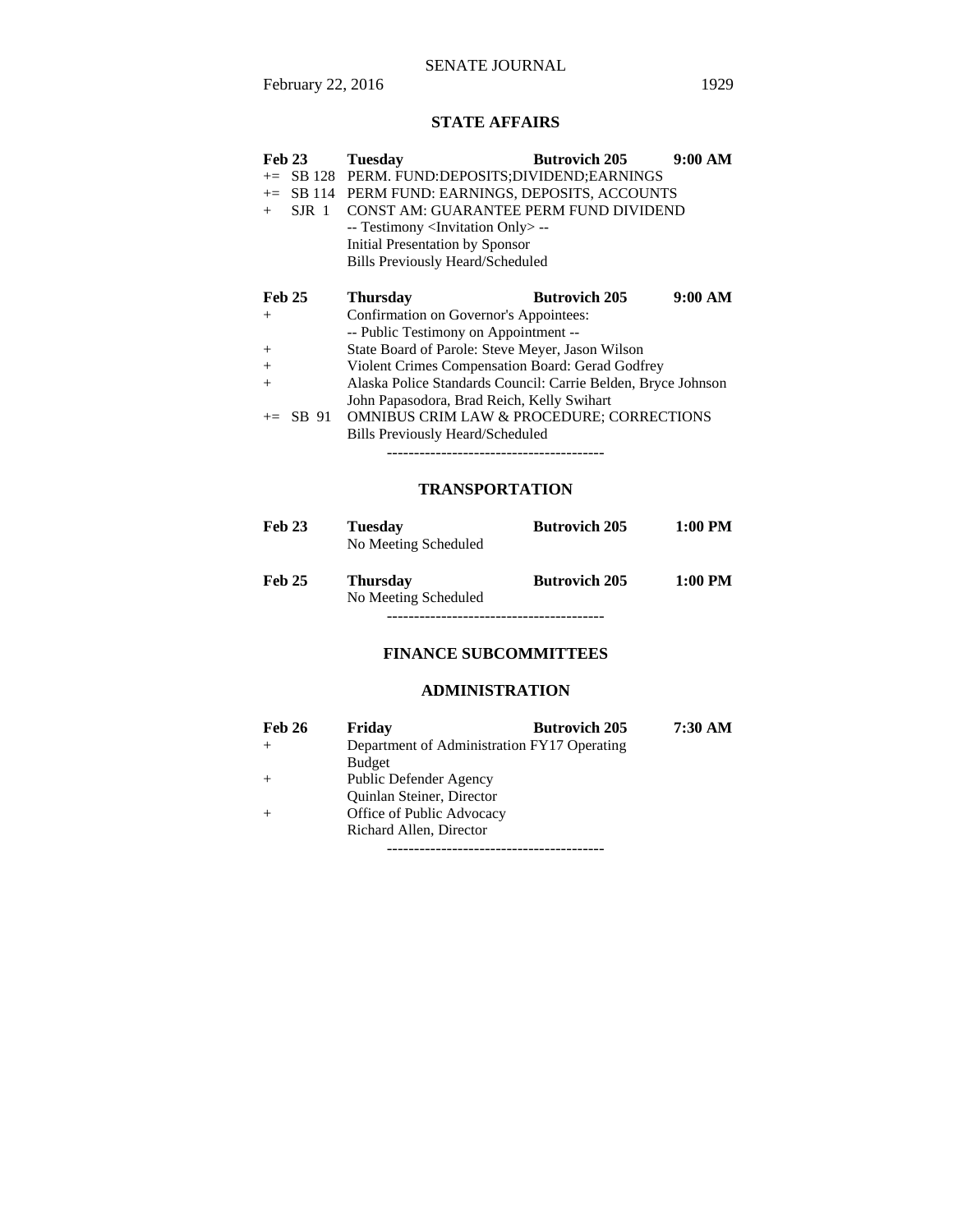# **COMMERCE, COMMUNITY & ECONOMIC DEV**

| Mar 10 | <b>Thursday</b>        | Beltz 105 (tsbldg) | 8:00 AM |
|--------|------------------------|--------------------|---------|
|        | <b>Budget Closeout</b> |                    |         |
|        |                        |                    |         |

## **CORRECTIONS**

| Mar 01 | <b>Tuesday</b>         | Beltz 105 (tsbldg) | 5:00 PM |
|--------|------------------------|--------------------|---------|
|        | -- MEETING CANCELED -- |                    |         |
|        | Final Closeout         |                    |         |
|        |                        |                    |         |

## **EDUCATION & EARLY DEVELOPMENT**

| <b>Feb 23</b> | <b>Tuesday</b>                     | <b>Butrovich 205</b>                          | 7:30 AM |
|---------------|------------------------------------|-----------------------------------------------|---------|
| $+$           |                                    | Department of Education FY17 Operating Budget |         |
| $+$           | Alaska Student Loan Corporation    |                                               |         |
| $+$           |                                    | Alaska Commission on Postsecondary Education  |         |
|               | Dianne Barrans, Executive Director |                                               |         |
|               |                                    |                                               |         |

## **FISH & GAME**

| <b>Feb 24</b> | Wednesday                         | Beltz 105 (tsbldg) | 5:00 PM |  |  |
|---------------|-----------------------------------|--------------------|---------|--|--|
|               | <b>FY17 Operating Budget</b>      |                    |         |  |  |
|               | Sam Cotten, Commissioner          |                    |         |  |  |
|               | Kevin Brooks, Deputy Commissioner |                    |         |  |  |
|               |                                   |                    |         |  |  |

## **HEALTH & SOCIAL SERVICES**

| <b>Feb 26</b> | Friday                                                                                          | <b>Butrovich 205</b> | 11:00 AM |  |
|---------------|-------------------------------------------------------------------------------------------------|----------------------|----------|--|
|               | Department of Health & Social Services<br>Alaska Pioneer Homes<br>Office of Children's Services |                      |          |  |
| Mar 04        | Friday                                                                                          | <b>Butrovich 205</b> | 11:00 AM |  |
|               | Department of Health & Social Services                                                          |                      |          |  |

Budget Closeout

----------------------------------------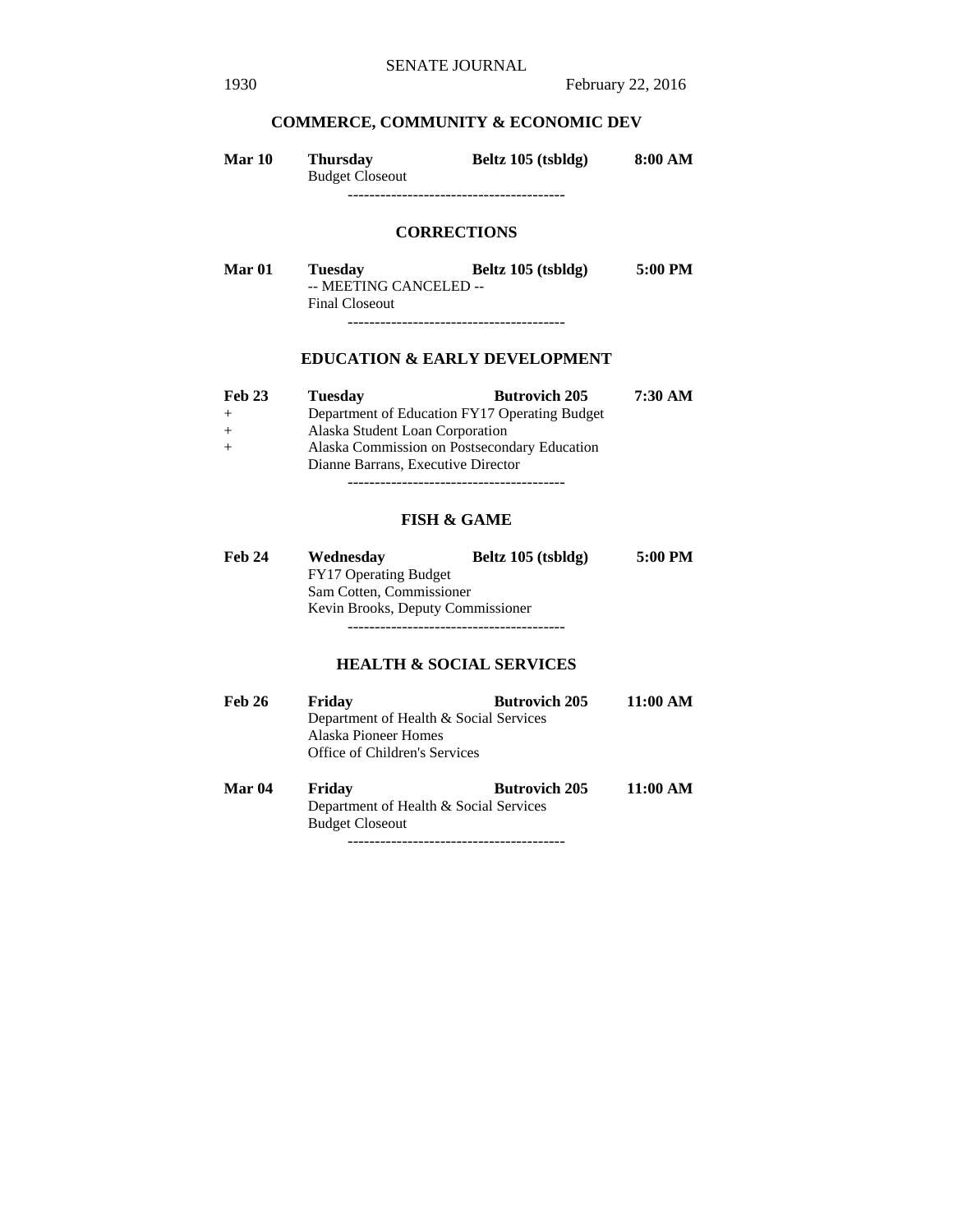## **LABOR & WORKFORCE DEVELOPMENT**

**Feb 25 Thursday Beltz 105 (tsbldg) 5:00 PM**  -- MEETING CANCELED -- Final Closeout ----------------------------------------

## **MEDICAID REFORM**

- Feb 22 Monday **Senate Finance 532** 1:30 PM -- MEETING CANCELED -- + SB 74 MEDICAID REFORM/PFD/HSAS/ER USE/STUDIES + SB 78 MEDICAL ASSISTANCE COVERAGE; REFORM
- **Feb 24 Wednesday Senate Finance 532 1:30 PM**  + SB 74 MEDICAID REFORM/PFD/HSAS/ER USE/STUDIES + SB 78 MEDICAL ASSISTANCE COVERAGE; REFORM ----------------------------------------

## **MILITARY & VETERANS' AFFAIRS**

| <b>Feb 23</b> | Tuesdav                            | Beltz 105 (tsbldg) | 8:00 AM |  |
|---------------|------------------------------------|--------------------|---------|--|
|               | <b>Budget Subcommittee Meeting</b> |                    |         |  |
| <b>Mar 08</b> | Tuesdav                            | Beltz 105 (tsbldg) | 8:00 AM |  |
|               | <b>Budget Closeout</b>             |                    |         |  |

----------------------------------------

## **NATURAL RESOURCES**

| <b>Feb 23</b> | <b>Tuesday</b>         | Beltz 105 (tsbldg) | 5:00 PM |
|---------------|------------------------|--------------------|---------|
|               | -- MEETING CANCELED -- |                    |         |
|               | <b>Final Closeout</b>  |                    |         |

----------------------------------------

## **PUBLIC SAFETY**

| <b>Mar 09</b> | Wednesday              | Beltz 105 (tsbldg) | 8:00 AM |
|---------------|------------------------|--------------------|---------|
|               | <b>Budget Closeout</b> |                    |         |
|               |                        |                    |         |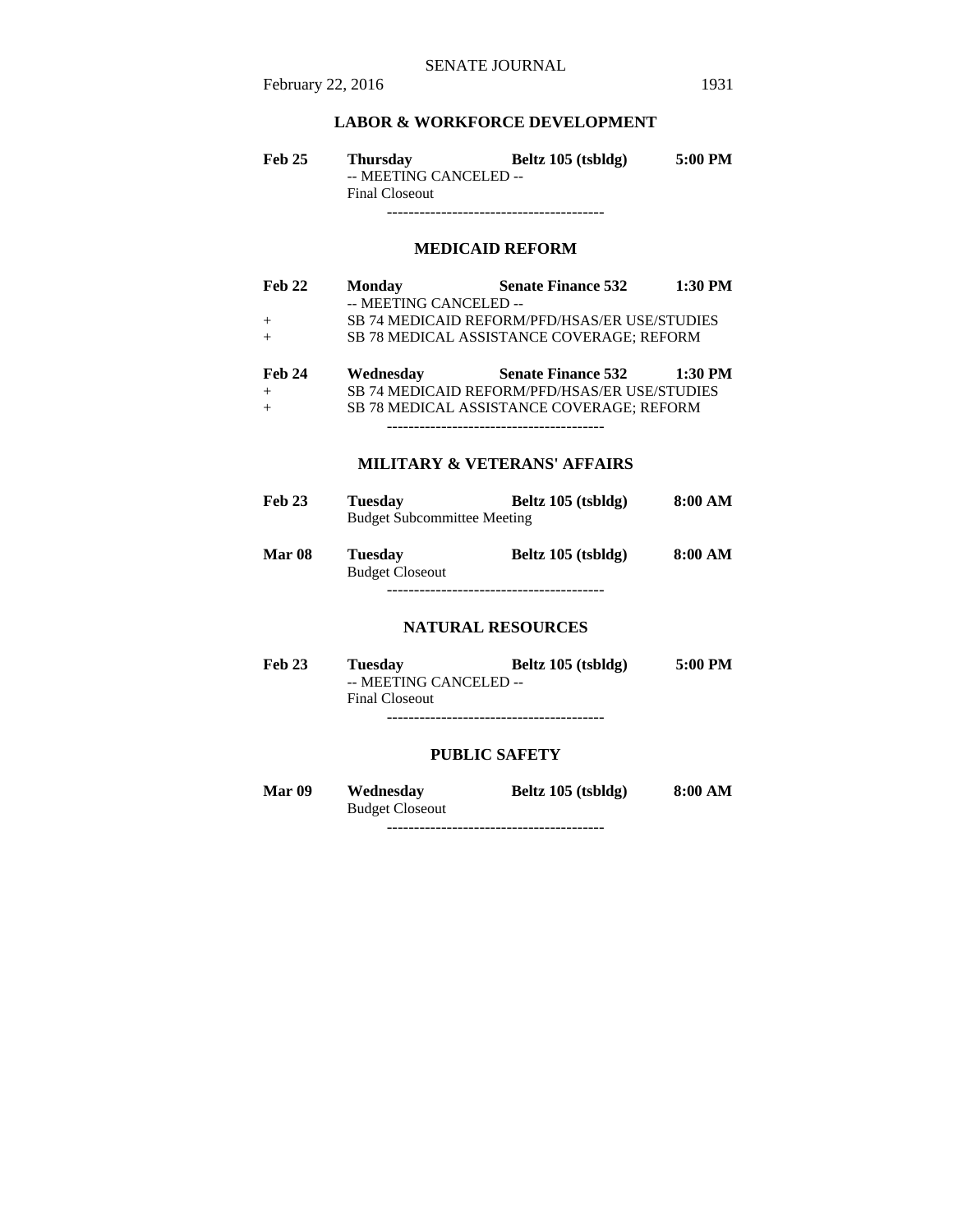## **TRANSPORTATION & PUBLIC FACILITIES**

- **Feb 25 Thursday Fahrenkamp 203 11:00 AM**  Department of Transportation & Public Facilities Statewide Public Facilities State Equipment Fleet
- **Mar 03 Thursday Fahrenkamp 203 11:00 AM**  Department of Transportation & Public Facilities Budget Closeout ----------------------------------------

## **UNIVERSITY OF ALASKA**

| <b>Feb 24</b> | Wednesday              | <b>Senate Finance 532</b> | $3:30$ PM |  |
|---------------|------------------------|---------------------------|-----------|--|
|               | <b>Budget Overview</b> |                           |           |  |
|               |                        |                           |           |  |

#### **JOINT COMMITTEES**

## **LEGISLATIVE BUDGET & AUDIT**

| Feb 22        | <b>Monday</b>                                                                                | Anch Lio Auditorium                           | 3:30 PM |  |
|---------------|----------------------------------------------------------------------------------------------|-----------------------------------------------|---------|--|
|               | -- Public Testimony <limited 3="" minutes="" to=""> --</limited>                             |                                               |         |  |
| $+$           | Performance Reviews:                                                                         |                                               |         |  |
| $+$           |                                                                                              | Department of Education and Early Development |         |  |
| $^{+}$        |                                                                                              | Alaska Commission on Post-Secondary Education |         |  |
| $+$           | Alaska Student Loan Corporation                                                              |                                               |         |  |
|               | ** Meeting is in Anchorage with Teleconferences                                              |                                               |         |  |
|               | for Fairbanks & Statewide **                                                                 |                                               |         |  |
|               | **Streaming Available in JNU in                                                              |                                               |         |  |
|               | Beltz Room 105 <sup>**</sup>                                                                 |                                               |         |  |
|               | <public 2="" 2016="" 26="" for="" is="" jnu="" testimony=""></public>                        |                                               |         |  |
| <b>Feb 25</b> | <b>Thursday</b>                                                                              | <b>House Finance 519</b>                      | 7:00 AM |  |
|               | -- Testimony <invitation only=""> --<br/><b>Executive Session - Procurement</b></invitation> |                                               |         |  |
|               |                                                                                              |                                               |         |  |
|               | Oil and Gas Consultants                                                                      |                                               |         |  |

Other Committee Business